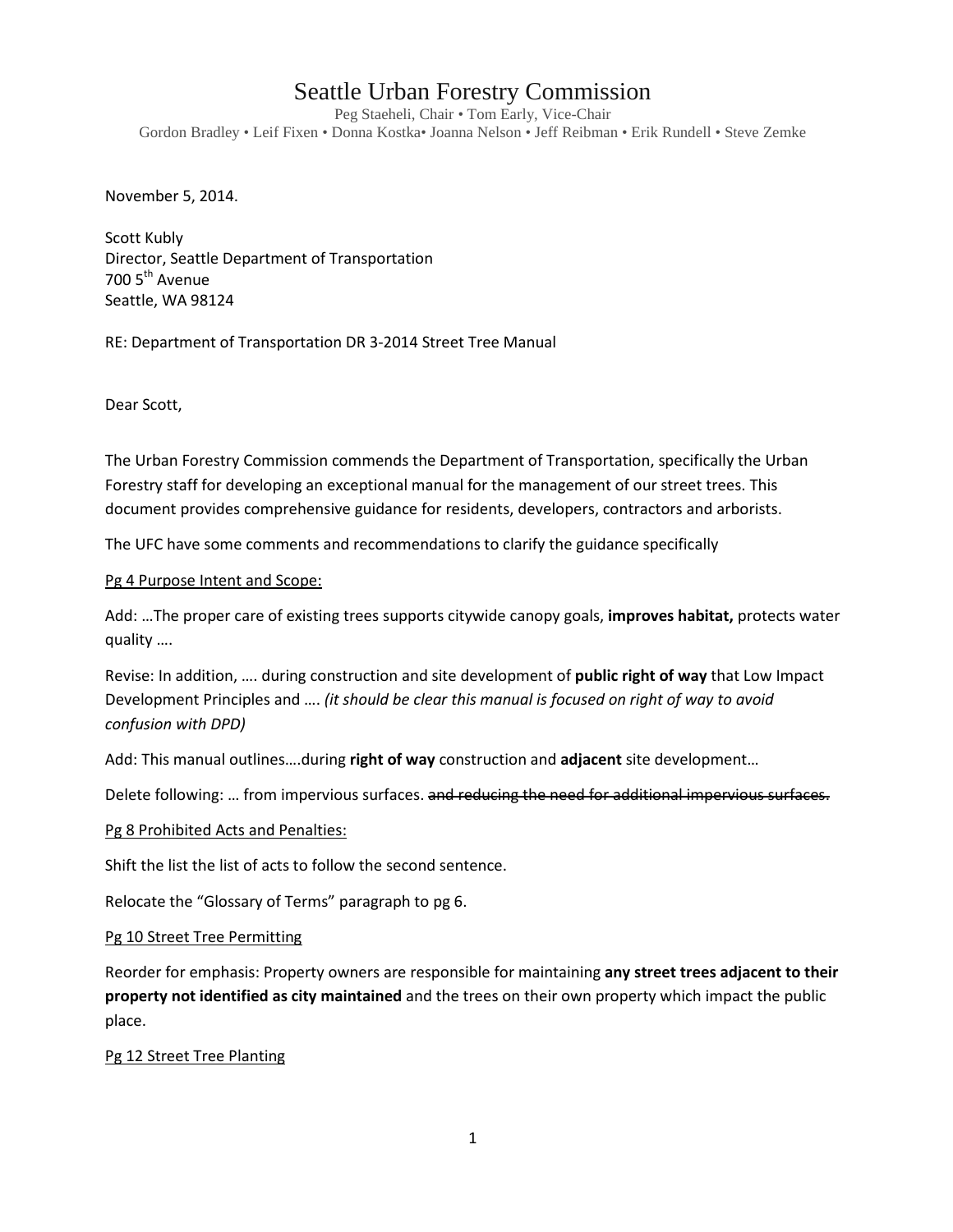UFC requests more encouragement to plant medium to large trees by reordering this list and being clearer on the need to plant the largest tree that can be accommodated. Small and columnar trees should be planted only if the space is limited.

# Pg 13 under Lateral Clearances

Clearance from lighting -Please discuss the impact in the right of way of the 20 feet in each direction (40 feet without trees) on an arterial and on residential streets.

Clearance from underground utilities- It appears that the word "Edge" should be added to address the various widths of pipes, encased conduits, vaults, meters etc. And/or should vaults and meters have 7.5 clearance from centerline to avoid uplifting?

# Pg 14 Standard Plan 100a

We have concern that the 5 foot minimum tree pit is not being enforced and the text on pg 15  $2^{nd}$ paragraph "minimum 24 inches greater than rootball diameter conflicts with this paragraph.

Please clarify when you would not specify the root barrier along a curb.

# Pg 15

See comment above.

 $4<sup>th</sup>$  paragraph- best practice removes all the twine, burlap, plastic and wire. Suggest clearer language.

Image is not relevant to the right of way (intent of this manual) and shows invasives.

# Pg 20 Vegetation Management:

In addition to the vertical clearances on pg 13 we suggest addition of a paragraph on vegetation maintenance on pg 20. Residents and property owners are responsible for fall leaf pick up to maintain sidewalk clearance.

# Tree Removal and Replacement

Pg 22- Please clarify the posting location and method. The image on pg 31 shows tape around a tree. Is this preferred? Should image be relocated? See also pg 27 Protect Tree Posting.

# Pg 23-

Edit: When a street tree is to be replaced on site the following standards apply: Edit: Where planting space….on the original site **location**, alternative conditions….

# Tree Protection Information for Other Contractors

General: Tree protection is an area of significant concern where clarity is required since this is an evolving practice of care among earthwork, utility, irrigation, and paving contractors. This is also an area where the UFC believes improvement is required between the oversight role of SDOT and DPD inspectors for frontage development. Strong protection of our existing trees sends the best message that Seattle is raising the bar for Urban Trees. (see page 72 of Trees and Development)

How will SDOT work to train DPD inspectors?